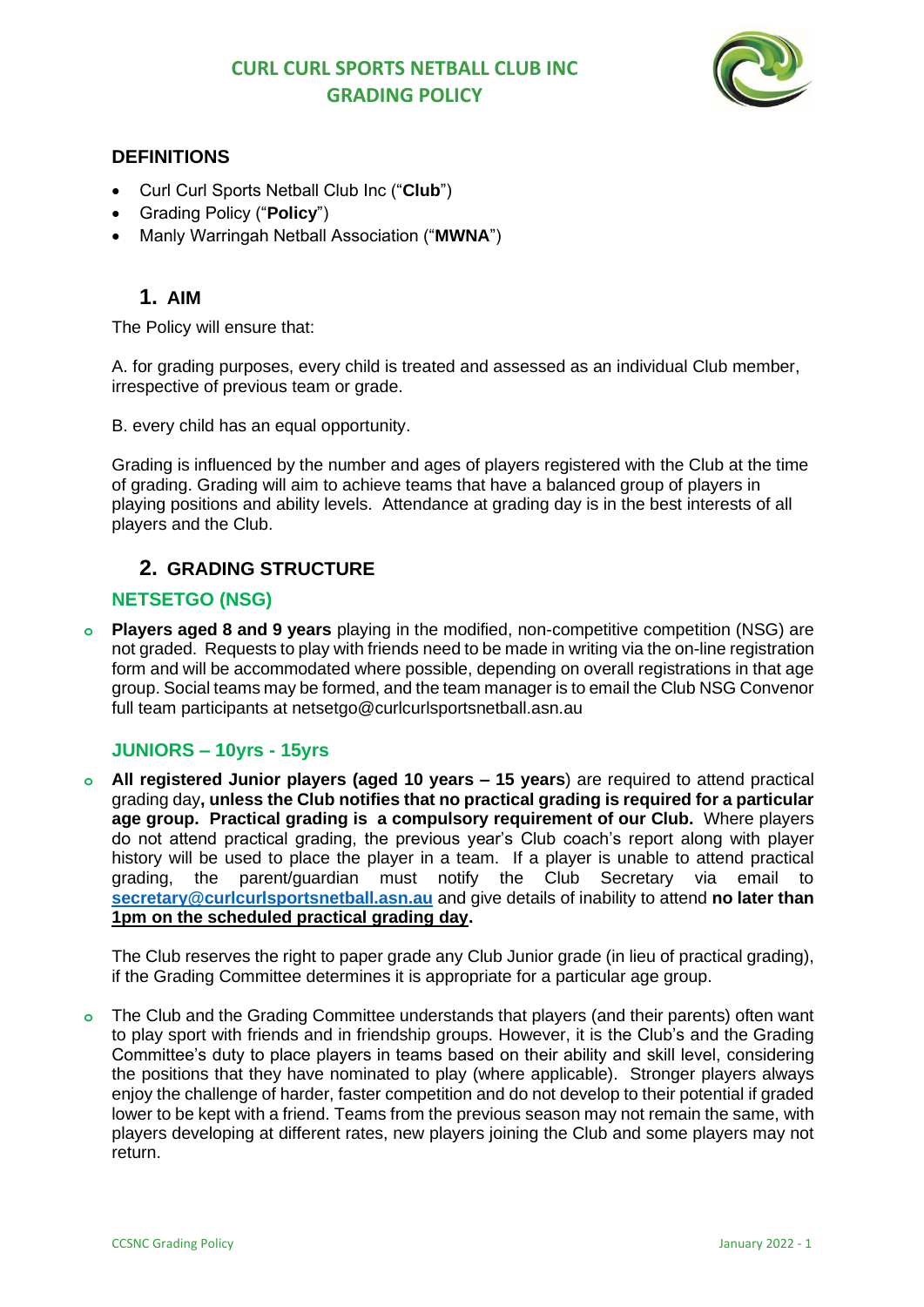**o** Please consider that netball is a graded, competitive sport after the age of 10 with representative opportunities. We encourage our players to accept their team, make new friendships and settle in an enjoy playing netball. The Club urges parents to be objective and reasonable in their expectations, the support of parents is greatly encouraged for their child's smooth transition into a new team.

## **SENIORS**

**o** Senior teams are mostly social teams however, the Club may grade single registered players into a team that is based on playing history and ability practical grading will not be required, unless otherwise notified by the Club.

### **CADETS**

**o** Subject to Club approval, registered Club players can combine to form a team (for Cadets, players must be of equivalent playing ability). The full names of the players should be emailed to the Club Secretary prior to the close of Club registrations for the relevant year. Pre-formed teams will only be considered where all players are registered with the Club **PRIOR** to the advertised closing date of Club registrations each year. Practical grading will not be required, unless notified by the Club.

#### **MIXED & MENS TEAMS**

**o** Players can register with the Club to play in the MWNA Mixed and Men's competitions. Practical grading will not be required unless deemed necessary. Where players wish to submit a pre-formed team, please send the names of all players to the Club Secretary prior to the close of Club registrations for the relevant year. Note that the Mixed and Men's competitions are in their infancy and are run subject to MWNA approval each year.

#### **3. CLUB GRADING COMMITTEE**

The Club Grading Committee will be determined by the Grading Convenor and may include the Coaching Convenor and other independent graders appointed from within and beyond the Club ("**Graders"**). Where practical, no member of the Grading Committee will grade their own or related child.

#### **4. CLUB GRADING PROCESS**

With so many teams it is important that Club team selections run smoothly and that everyone understands the grading process. Grading is the process of establishing the number and composition of Club teams to compete in the Manly Warringah Netball Association (**MWNA**) competition each year and which grades/divisions of competition to request for each team.

### **Club Grading Criteria**

**General Criteria –** includes, but is not limited to:

- Number of players to be graded in an age group
- Footwork/Movement skills
- Ball Handling Skills
- Attacking Skills
- Defensive Skills
- Perception/Cognition Skills
- Sportsmanship and Attitude

**Coach's Evaluation -** At the end of each Winter season, each Club coach is asked to provide a report for their team of each player's positions played, ability and skill level, attendance at training and games, attitude etc. All Coaches Reports remain confidential and should not be discussed with other coaches/managers/parents or players.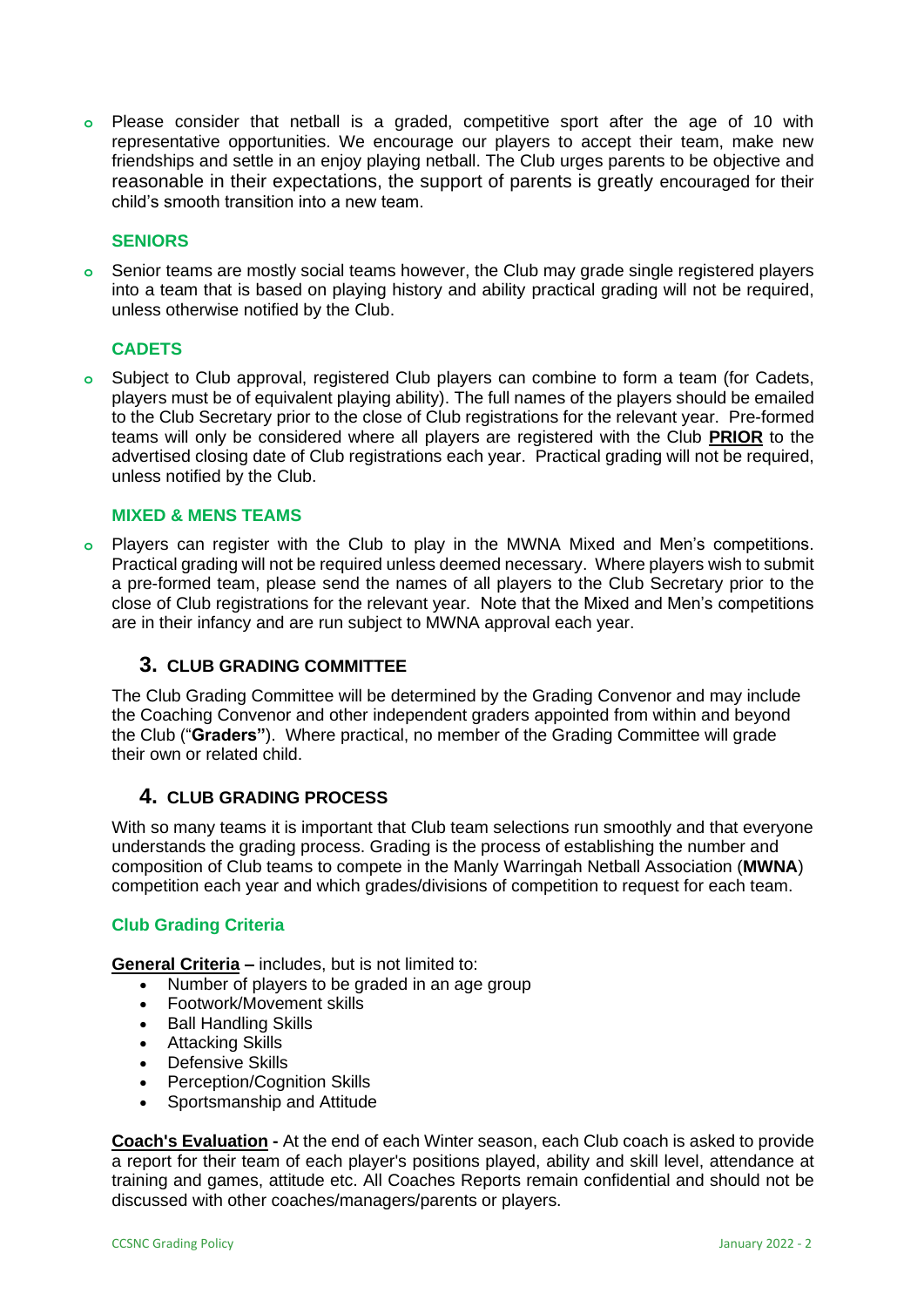**Individual Player Assessments -** During the Winter season, player's may be observed by members of the Grading Committee and Club officials during their regular Winter season games to assess how they perform during a real game situation. Reports may also be received by the Grading Committee from MWNA officials and representative coaches. All observer reports remain confidential.

**Paper Grading -** Prior to practical grading, The Grading Committee assess the above criteria, reports and evaluations, to place players into teams for the practical grading session.

**Practical Grading -** Each Practical Grading session shall be watched by at least two (2) Club appointed Graders.

Under the supervision of the Grading Convenor, players presenting for Club grading shall be formed into teams for practical grading.

Players shall trial in at least two (2) positions they nominate at registration, but may be asked by Graders on grading day to trial in other positions, either to make up a team for grading purposes, or because the Graders would like to see how the player performs in those positions.

Where players are asked to fill other positions during grading, they must still have an opportunity to play in two (2) of their nominated positions. As outlined in the above Grading Criteria, in forming graded Club teams, the Graders take into consideration the Coaches' reports, independent assessment reports, paper grading and play observed at practical grading, together with player fitness, skill level, teamwork and attitude. While also keeping in mind that a netball team requires a balance of players in defence, centre court and shooting positions.

## *PAYMENT OF YOUR REGISTRATION FEE IS ACCEPTANCE OF THE GRADING POLICY. NO REFUND OF REGISTRATION FEE WILL BE GIVEN AFTER TEAM GRADING IS PUBLISHED.*

## **GRADING APPEALS**

If a player wishes to appeal their grading, based on their playing skills, they may submit an appeal requesting a review of the grading decision (**"Appeal"**). All Appeals must be submitted via email to Club Secretary, secretary@curlcurlsportsnetball.asn.au within **two (2) days** of the announcement of teams and include the players name, age and reason for appeal of the grading decision.

Appeals will be heard by a committee which may consist of the following - the Club President, the Club Vice-President, the Club Grading Convenor, the Club Coaching Convenor (**"Appeals Committee"**). Where any of the above are unavailable, the Club may appoint one or more independent assessor(s) from within or beyond the Club to the Appeals Committee.

All Appeals will be considered by the Appeals Committee within two (2) business days (i.e. not a Saturday or Sunday or public holiday in NSW), of being received by the Club Secretary and a decision advised to the player within four (4) business days from the receipt of the appeal submission. If due to extenuating circumstances, the Appeal Committee cannot adhere to the above timing, the player (or player parent) will be notified of revised timing.

#### *All decisions of the Appeals Committee will be final and binding.*

#### **5. JUNIOR TEAM FORMATION**

The Club will aim to notify junior players of their teams within 1 week following final Club grading day. Junior teams will have a coach appointed as soon as possible following team